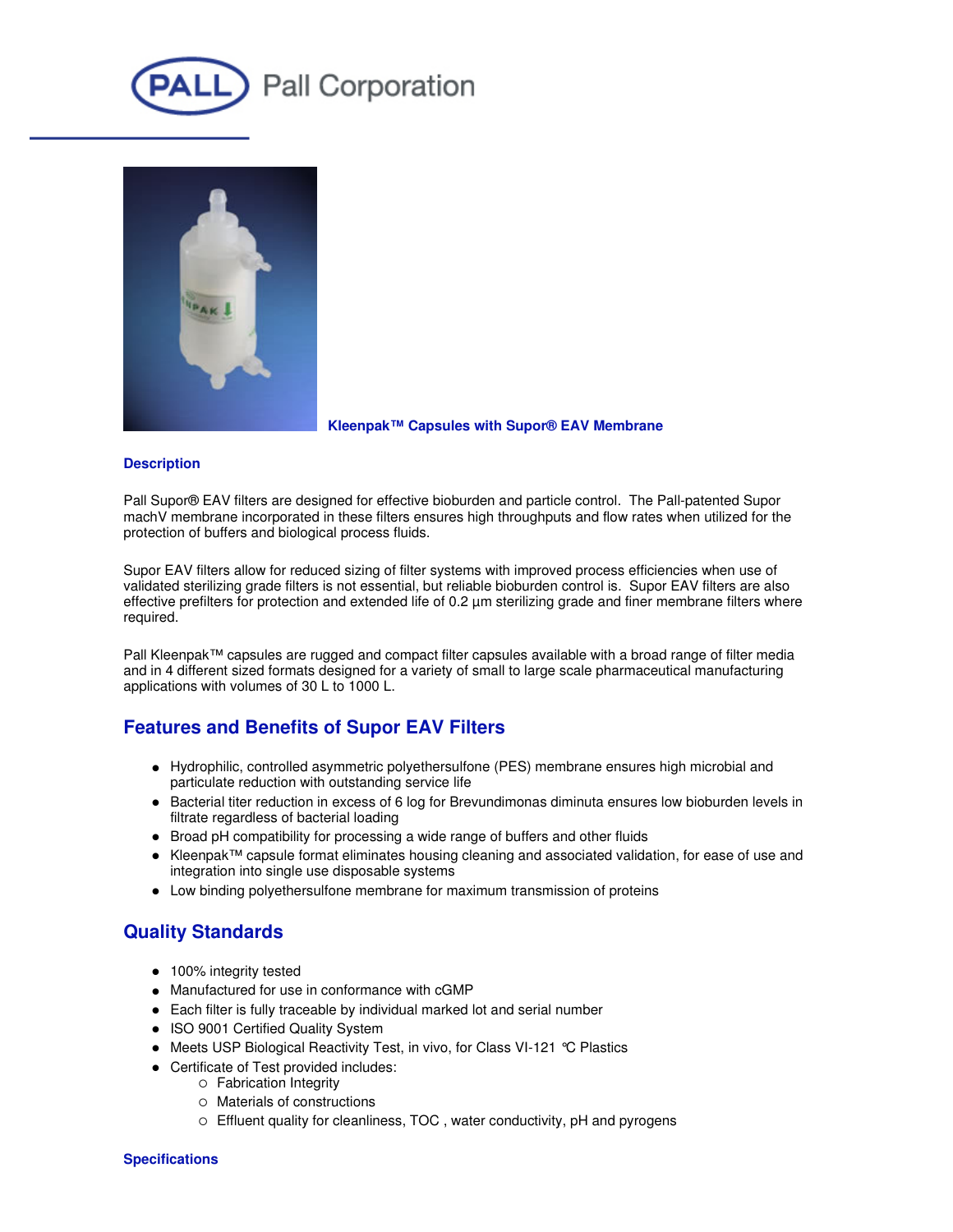## **Materials of Construction**

| Hydrophilic polyethersulfone |
|------------------------------|
| Polypropylene                |
| Polypropylene                |
| Polypropylene                |
|                              |

# **Physical Dimensions**

| Diameter incl. Valves  | 109 mm (4.2 in.)                           |
|------------------------|--------------------------------------------|
| Total Length (Code 1)  | 174 mm (6.8 in.)                           |
| Total Length (Code 6)  | $210 \text{ mm}$ (8.3 in.)                 |
| Total Length (Code 16) | 192 mm (7.5 in.)                           |
| Effective Surface Area | 0.21 m <sup>2</sup> (1.6 ft <sup>2</sup> ) |

## **Operating Parameters 1**

| Maximum Temperature           | 40 °C            |
|-------------------------------|------------------|
| Maximum Operating Pressure    | 5.2 bar (75 psi) |
| Maximum Differential Pressure | 4.1 bar (59 psi) |

<sup>1</sup> In compatible fluids which do not soften, swell or adversely affect the filter or its materials of construction

## **Sterilization 2**

| Autoclave         | 10 cycles x 60 minutes at 125 °C, slow exhaust |
|-------------------|------------------------------------------------|
| Gamma Irradiation | Maximum dose: 50 kGy                           |

<sup>2</sup> For Code G version only. Membrane has to be wet for autoclave sterilization Please refer to service instructions or contact Pall for more details.

## **Extractables**

Typical Extractables in water at 20 °C < 10 mg per capsule

## **Typical Liquid Flow vs. Differential Pressure**